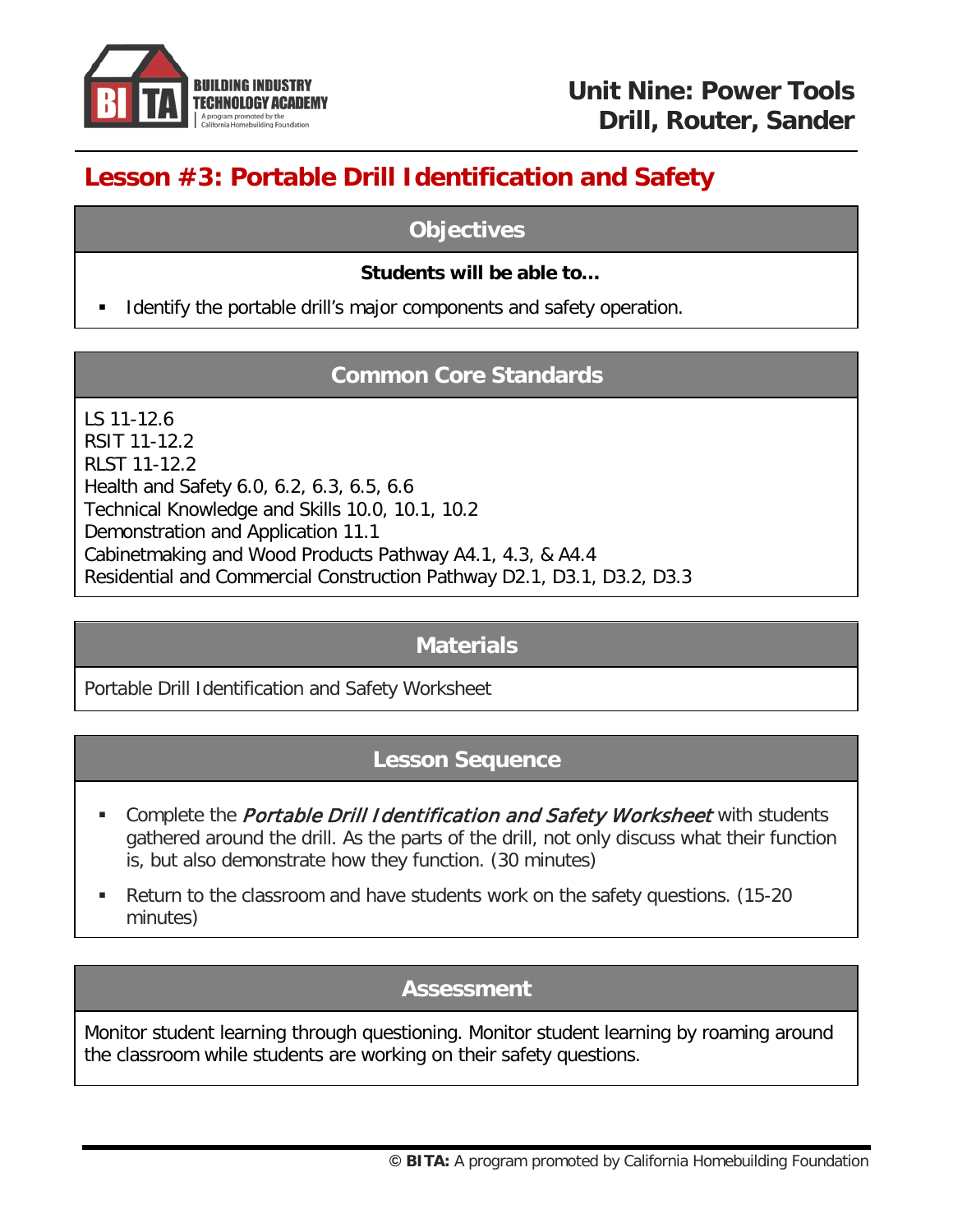# **Accommodations/Modifications**

-One on One Support -Partner as Needed -Check for Understanding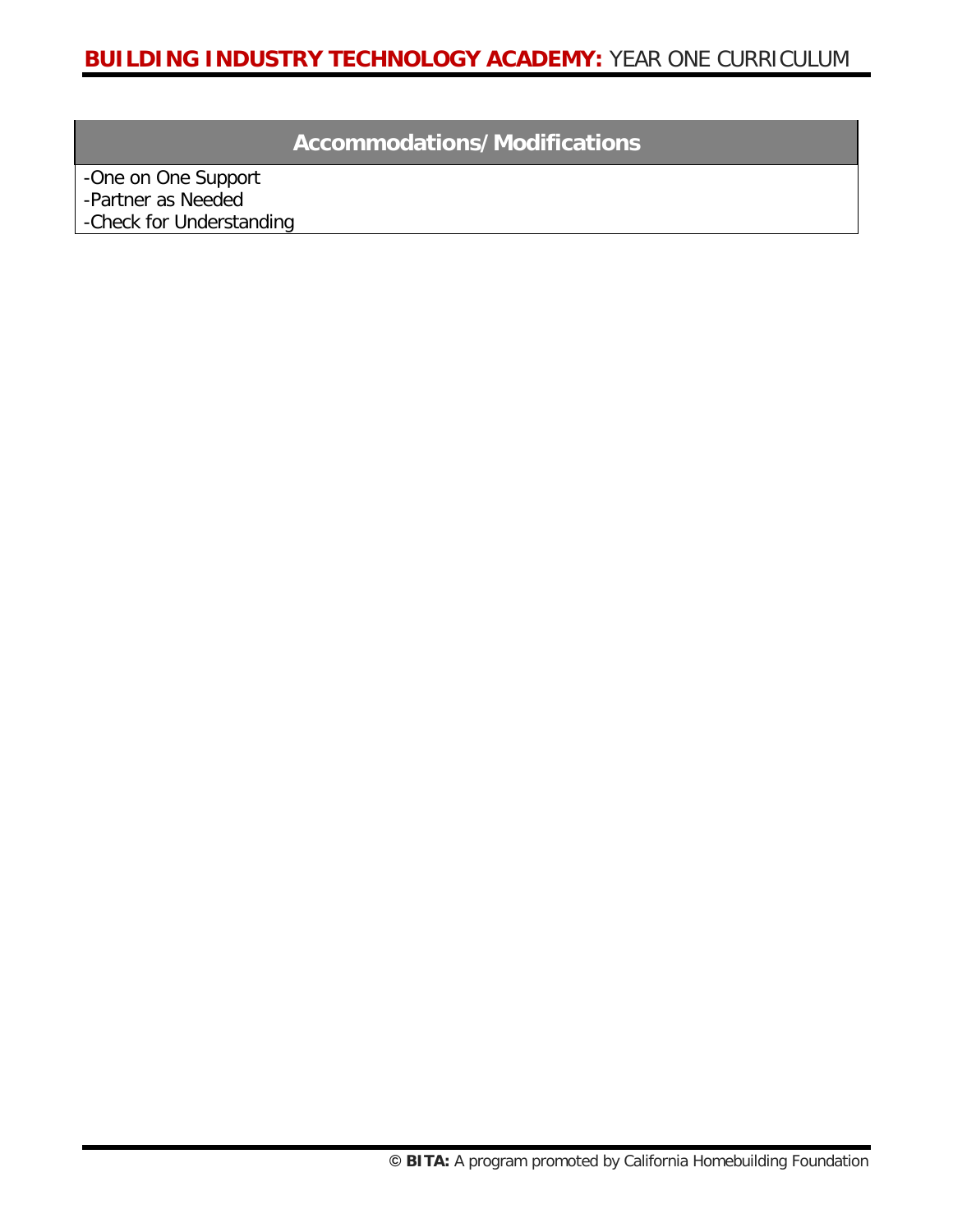**Portable Drill Identification and Safety Worksheet**

**Part 1: Identify the numbered parts on the drill illustrated below.**

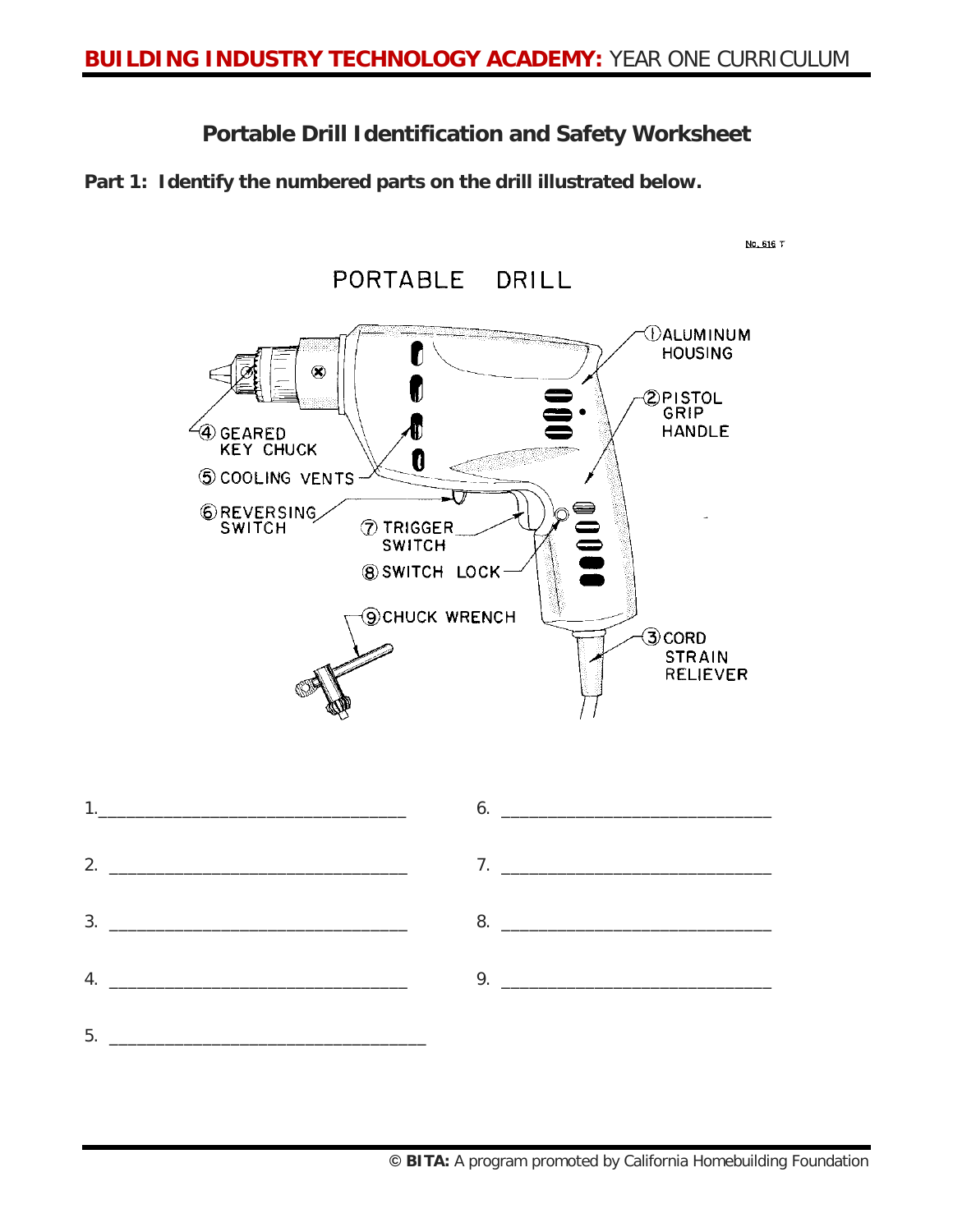#### **Part 2: General Safety Practices**

- 1. Never wear a tie or loose clothing or jewelry when using a portable power drill. Tie long hair back or secure under a cap. Always wear safety glasses or goggles when drilling.
- 2. Wear proper eye and hearing protection.
- 3. Do not overreach always keep proper footing and balance. Do not reach under or around material being drilled.
- 4. Do not drill with one hand while holding the material with the other.
- 5. Thoroughly review and understand information provided in the portable power drill operator's manual with particular attention given to descriptions of safety procedures.
- 6. Examine your drill to make sure that it is clean.
- 7. Use caution when changing drill bits, as they are sharp and can become hot during use
- 8. Never carry a portable power drill by the power cord.
- 9. When carrying a portable power drill, turn the drill off and keep your index finger away from the power switch.
- 10. Never stop the rotation of the drill chuck or bit with your hands or fingers.
- 11. Keep hands and fingers well clear of moving parts. Avoid blocking & covering the motor ventilation slots with your hands.
- 12. Always clean your work area upon completion of the drilling task.

#### **Part 3: Safe Operating Precautions**

- 13. Do not operate a portable power drill in the presence of flammable fumes. Drilling into a container that may have once contained or does contain flammable materials could cause a fire or explosion.
- 14. Use the correct drill bit for the type of material to be drilled and task at hand. Do not use highspeed steel bits, those used in masonry and steel, without cooling or lubrication.
- 15. Make all portable power drill adjustments with the power switch off and the drill unplugged.
- 16. Insert bit into drill chuck and tighten with the chuck key in each of the three holes. Remove chuck key from the drill chuck before starting the portable power drill.
- 17. Always use the type of battery or battery pack specified for the portable power drill.
- 18. Never carry a portable power drill by the power cord.
- 19. When carrying a portable power drill, turn the drill off and keep your index finger away from the power switch.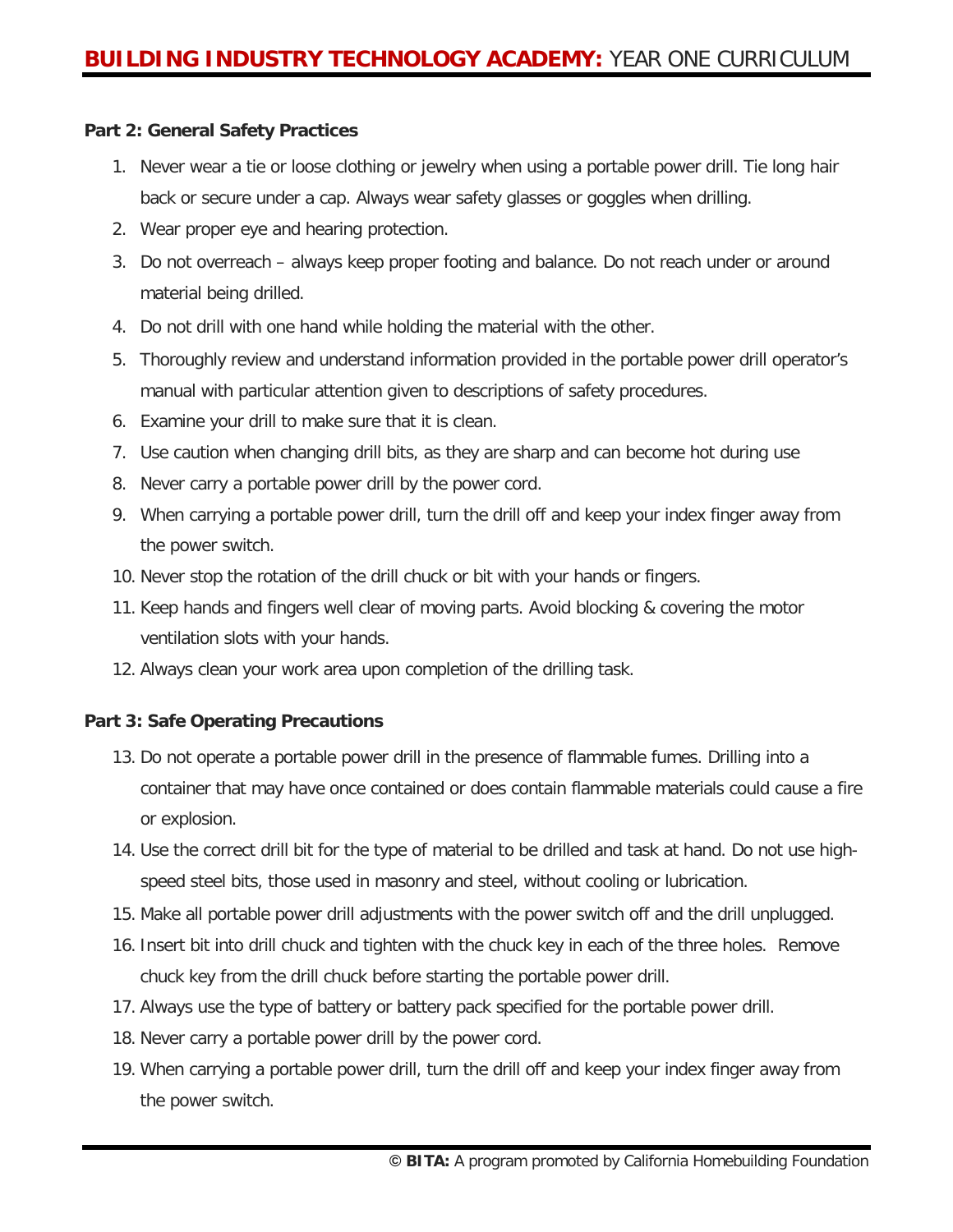## **BUILDING INDUSTRY TECHNOLOGY ACADEMY:** YEAR ONE CURRICULUM

- 20. Never stop the rotation of the drill chuck or bit with your hands or fingers.
- 21. Starting the drilling at the right angle and keeping straight, takes steadiness and care. If a drill isn't held just right, the bit may bend or break, sending metal flying.
- 22. When possible, always secure your work on a stable platform using clamps or vices. A secured work piece will help ensure straight drilling.
- 23. Prior to beginning drilling operations, inspect each work piece for nails, knots, or flaws that could cause the tool to buck or jump.
- 24. Hold the portable electric drill motor firmly with both hands at all times when drilling.
- 25. Use the proper speed for the material you are drilling: a drill bit with a smaller diameter will require an rpm speed that is slower than a bit that has a larger diameter. Do not exceed the manufacturer's recommended maximum drilling capacities.
- 26. Feed the drill into the material at a constant rate.
- 27. Turn off the drill and wait for it to come to a complete stop before clearing sawdust off the table.
- 28. The power drill must be held firmly with both hands to control operational accuracy and the rotational torque.
- 29. Allow the drill to reach operating speed, then apply load gradually using the trigger switch.
- 30. Avoid prolonged use as this could overheat the motor.
- 31. Turn off after backing out the drill bit. Do not place the drill down until the bit has stopped rotating.
- 32. Keep drill vents clear to maintain adequate drill ventilation.
- 33. Keep drill bits sharp at all times. Do not use a bent or damaged drill bit.
- 34. Keep electrical cords clear of the drilling area.
- 35. Slow the rate of feed before breaking through the surface.
- 36. Drill a small pilot hole before drilling large holes.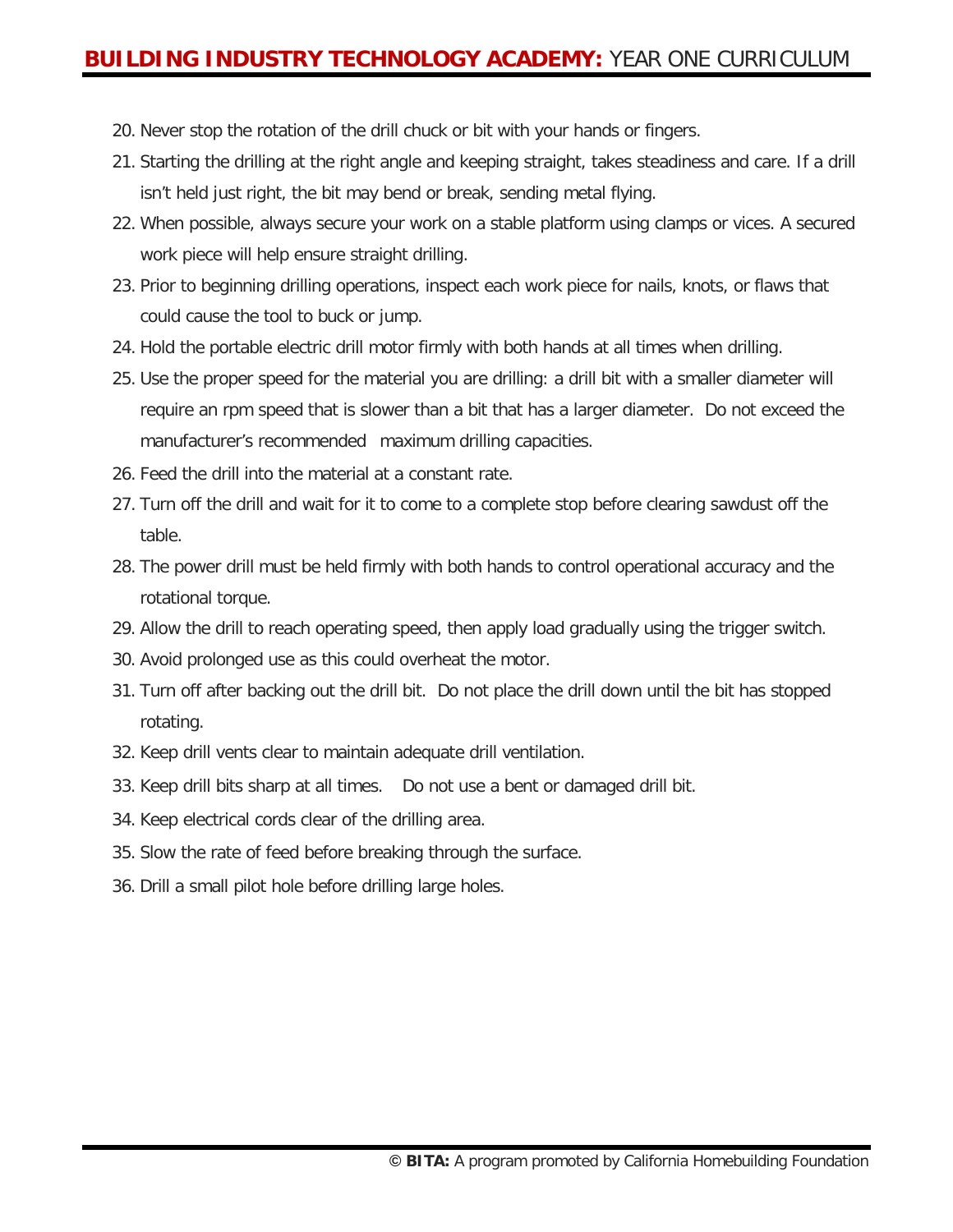## **BUILDING INDUSTRY TECHNOLOGY ACADEMY:** YEAR ONE CURRICULUM

# **Part 4: Complete the Questions** 1. Ensure that the \_\_\_\_\_\_\_\_\_\_\_\_\_\_\_\_\_\_\_\_\_\_\_\_\_ has been removed from the equipment before operation. 2. after every drilling job, turn off the service and and service and the power cord. 3. To obtain holes that are placed accurately, drill a small **Source 10** first then drill the final hole. 4. Maintain good \_\_\_\_\_\_\_\_\_\_\_\_\_\_\_\_\_\_\_\_\_\_\_\_\_\_\_\_\_at all times when drilling. 5. \_\_\_\_\_\_\_\_\_\_\_\_\_\_\_\_\_\_\_\_\_down the material being drilled to prevent any movements while drilling. 1. 6. Try to maintain the drill perpendicular to the work piece. Incorrect operating \_\_\_\_\_\_\_\_\_\_\_\_\_\_\_\_\_\_\_ may increase the possibility of drill grab or the drill bit breaking. 6. Always ensure that the drill has \_\_\_\_\_\_\_\_\_\_\_\_\_\_\_\_\_\_\_\_\_\_\_\_rotating before it has been put down. 7. Remember to remove the \_\_\_\_\_\_\_\_\_\_\_\_\_\_\_\_\_\_\_\_\_\_\_\_\_\_\_\_before switching on the drill for best results. 8. You will need to keep the state of the state of the clear in order to maintain adequate drillventilation otherwise the drill may heat-up and end-up burning your hands 9. Don't use high-speed bits without cooling or \_\_\_\_\_\_\_\_\_\_\_\_\_\_\_\_\_\_\_\_\_\_\_\_\_\_\_\_\_\_\_\_ the drill. 10. Don't drill with \_\_\_\_\_\_\_\_\_\_\_\_\_\_\_\_\_\_\_\_\_\_\_\_\_\_\_ while using the other hand to hold the material. 11. Never change drill bits when the power cord is still \_\_\_\_\_\_\_\_\_\_\_\_\_\_\_\_\_\_\_\_\_\_\_\_\_to the power supply. 12. Depending on the job and the material, ensure that you use the \_\_\_\_\_\_\_\_\_\_\_\_\_\_\_\_\_\_\_\_\_\_\_\_\_drill bit.